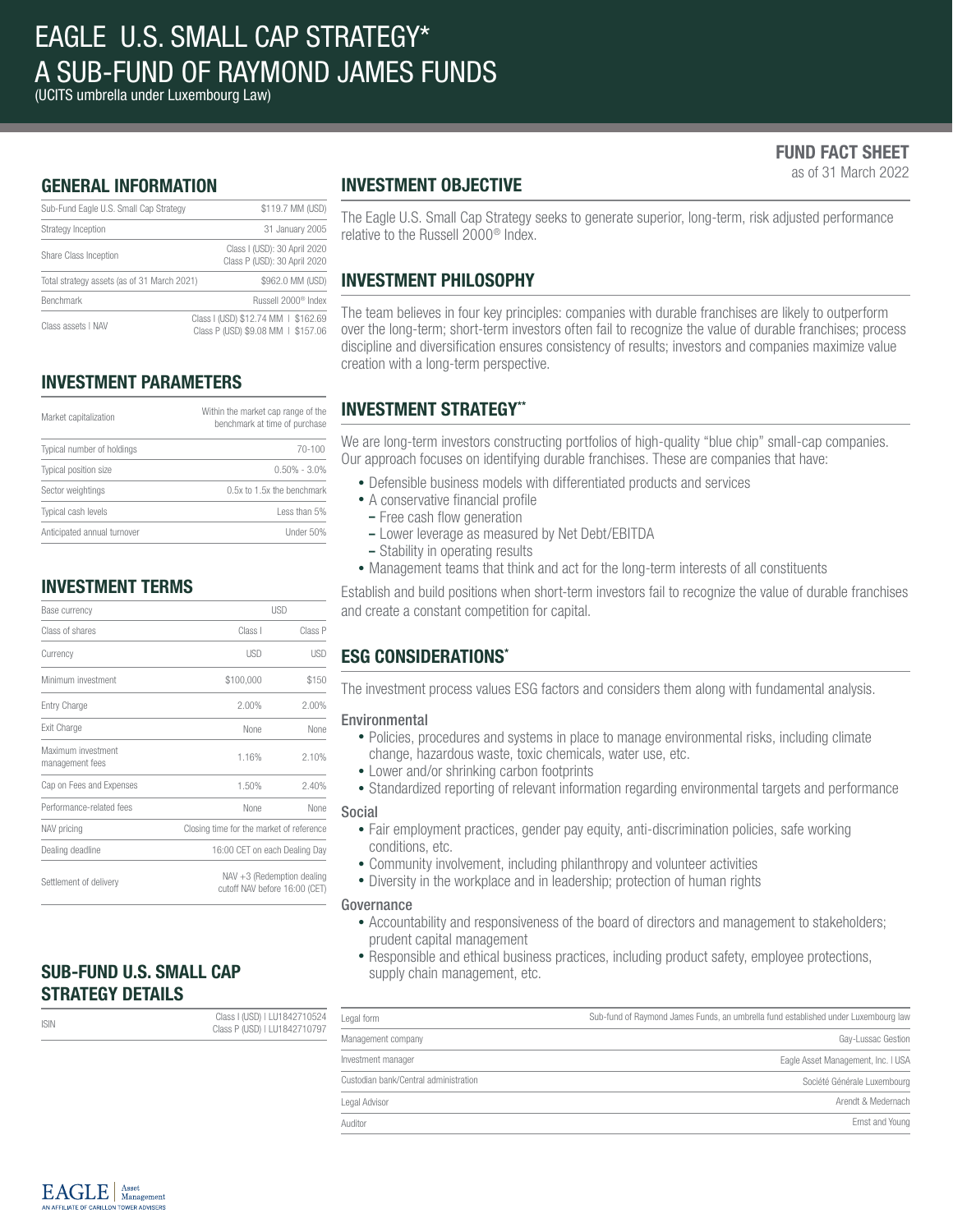as of 31 March 2022

# TOP 10 HOLDINGS $5$  (%)

| <b>RBC</b> Bearings        | 3.09 |
|----------------------------|------|
| CONMED                     | 2.87 |
| <b>SPS Commerce</b>        | 2.75 |
| Inter Parfums              | 2.68 |
| Omnicell                   | 2.51 |
| Medpace Holdings           | 2.34 |
| Gentherm                   | 2.34 |
| ChampionX                  | 2.33 |
| <b>LHC</b> Group           | 2.13 |
| <b>ExIService Holdings</b> | 2.12 |
|                            |      |

| <b>PORTFOLIO CHARACTERISTICS<sup>5</sup></b>     | Eagle U.S. Small Russell 2000 <sup>®</sup><br><b>Cap Strategy</b> | Index    |  |
|--------------------------------------------------|-------------------------------------------------------------------|----------|--|
| 5 Year Earnings Growth <sup>1</sup>              | 16.12%                                                            | 15.62%   |  |
| NTM PE <sup>2</sup>                              | 19.88x                                                            | 13.73x   |  |
| Estimated EPS Growth Rate (3-5 Yr.) <sup>1</sup> | 14.74%                                                            | 16.16%   |  |
| LT Debt/Capital <sup>1</sup>                     | 25.14%                                                            | 38.59%   |  |
| ROE <sup>3</sup>                                 | 11.05%                                                            | 6.31%    |  |
| ROIC <sup>3</sup>                                | 8,23%                                                             | 2.37%    |  |
| Free Cash Flow Yield <sup>1</sup>                | 3.71%                                                             | 2.70%    |  |
| 5 Year EPS Stability <sup>4</sup>                | 18.13%                                                            | 28.17%   |  |
| Weighted Average Market Cap                      | \$4.20 B                                                          | \$3.34 B |  |

<sup>1</sup>Weighted average <sup>2</sup>Weighted harmonic average <sup>3</sup>Median <sup>4</sup>Weighted median

# SECTOR WEIGHT<sup>5</sup> (%)



5 Source FactSet, Eagle Research

# CLASS I AND P PERFORMANCE<sup>6</sup> (%)

|                                 | <b>MTD</b> | QTD        | 1 Year    | Since Inception<br>(30 April 2020) | 2021   | 20207  |
|---------------------------------|------------|------------|-----------|------------------------------------|--------|--------|
| Class I (USD)                   | $-1.09\%$  | $-11.08\%$ | 0.65%     | 18.34%                             | 23.44% | 37.88% |
| Class P (USD)                   | $-1.17\%$  | $-11.29%$  | $-0.29\%$ | 17.24%                             | 22.28% | 36.50% |
| Russell 2000 <sup>®</sup> Index | $.24\%$    | $-7.53\%$  | $-5.79\%$ | 25.83%                             | 14.82% | 51.99% |

6 Performance for periods less than one year are cumulative.

<sup>7</sup> Cumulative performance from share class inception through year-end.

Past performance is not a guarantee of future results.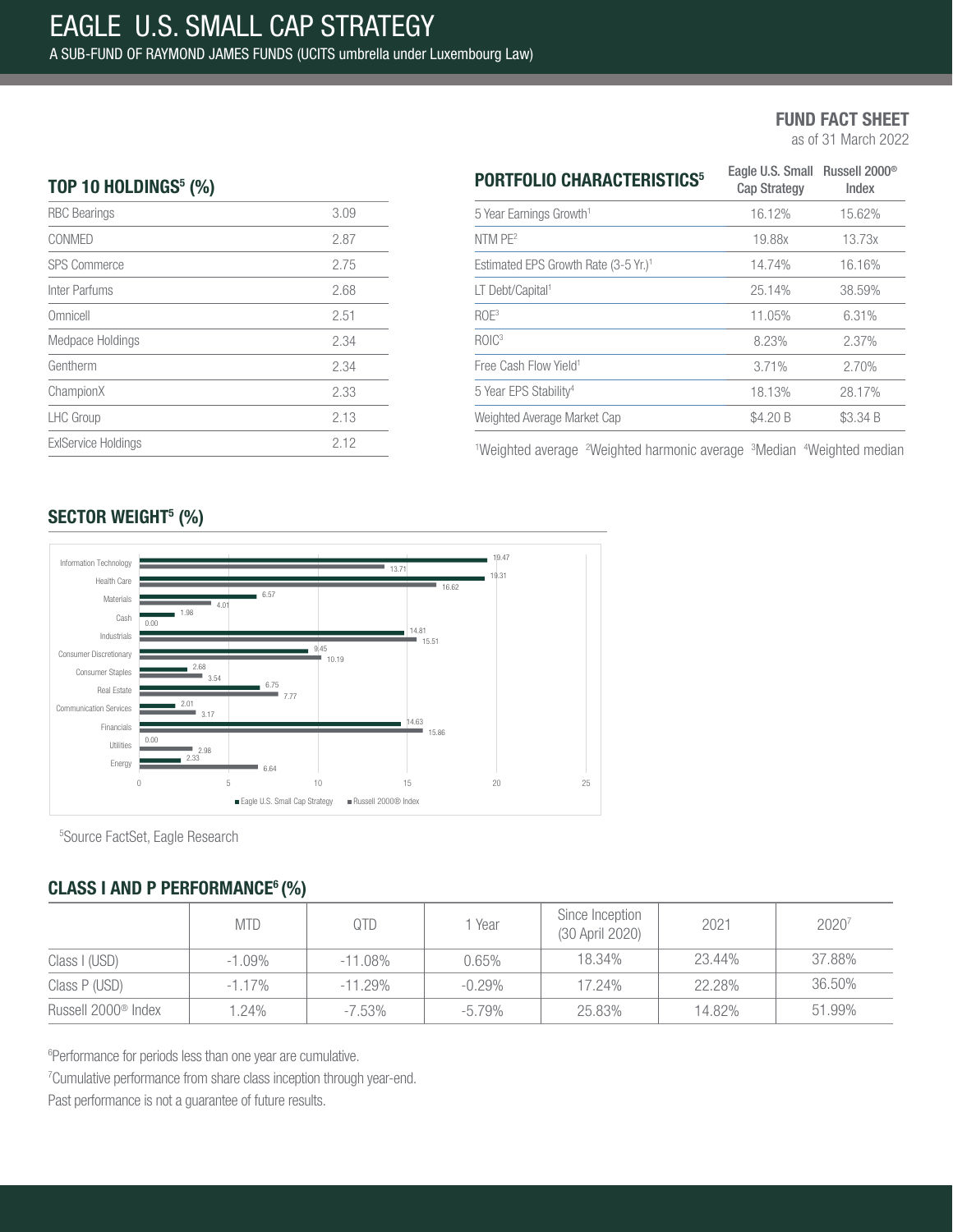as of 31 March 2022

### MARKET OVERVIEW†

Small-cap equities, as measured by the benchmark Russell 2000® Index, declined by -7.5% in the first quarter of 2022. Declines were most pronounced among growth stocks and smaller capitalization names while outperformers tended to be more value-oriented names with exposure to the energy sector and other commodities. As such, energy and utilities achieved positive returns, while consumer discretionary, healthcare, and information technology led the declines.

The initial selloff in long-duration assets, such as growth stocks, began in late 2021 as valuations hit record highs and it became clear that the U.S. Federal Reserve (Fed) would have to raise interest rates at a faster rate to manage accelerating inflation. The urgency for the Fed to control inflation grew as the war in Ukraine and restrictions on purchases of Russian goods raised prices for oil (up 40%), grains, and other commodities. As higher rates negatively affected the valuations investors were willing to pay for long-duration assets, incremental capital flowed toward energy, commodities, and defensive sectors such as utilities. However, as gas prices have continued to rise and expectations of Fed rate hikes have accelerated, concerns around the economic impact and the potential for an economic slowdown in 2023 have increased as well.

While we view the revaluation of growth assets as healthy and the rise in commodities as an inevitable outcome of geopolitical events, the selloff among growth stocks appeared indiscriminate and has presented opportunities for investors in high-quality durable franchises. We have witnessed a steeper than typical selloff in some of the most fundamentally durable companies, which have used past times of volatility to strengthen their business. Of note, in a period of rising rates and widening credit spreads, one might expect companies with better balance sheets to be preferred. In the first quarter, however, the less-levered names (as defined by Bloomberg) actually underperformed those with more leverage. Furthermore, there appears to be little credit given to companies that have invested heavily in innovation and human capital, two areas that we believe are of increasing importance in a world of global instability, constrained labor, and accelerating secular change.

We continue to focus on the most resilient franchises and adaptable management teams that have the resources and aptitude to survive the turmoil and generate incremental value for stakeholders throughout. We remain steadfast in our belief that those high-quality organizations are best positioned to capitalize on the unprecedented volatility and create value in the midst of accelerating secular change.

### INVESTMENT TEAM

# Matthew McGeary, CFA

### Portfolio Co-Manager

- 23 years of investment experience
- B.A., Kenyon College (1993) • M.B.A., Indiana University (1999)
- 

#### Jason Wulff, CFA

#### Portfolio Co-Manager

• 21 years of investment experience

• B.S. in finance, New York University

# Betsy Pecor, CFA

- Portfolio Co-Manager
- 25 years of investment experience
- B.S., University of Vermont • M.B.A., University of South Florida

#### Matthew Spitznagle, CFA Portfolio Co-Manager

- 26 years of investment experience
- B.S., University of Illinois
- M.B.A., Northern Illinois University

#### E.G. Woods, CFA Portfolio Co-Manager

- 24 years of investment experience
- B.A., Trinity College
- M.B.A., Dartmouth

# PORTFOLIO REVIEW†

The Raymond James Funds Eagle U.S. Small Cap Strategy Fund underperformed the benchmark Russell 2000® Index. While our preference for less-volatile companies was a positive contributor, our underweight position in energy and other commodity-oriented businesses and our preference for secular growers was a more meaningful detractor. As such, stock selection was a detractor and drove material underperformance in energy and industrials. Conversely, we had positive stock selection in healthcare, while performance within communication services generally was in line with the benchmark.

Our energy holdings underperformed the benchmark due to our underweight exposure to the group. The energy sector meaningfully outperformed the benchmark because of strong commodity prices driven by tight global inventories and a war premium from the conflict in Ukraine. We continue to believe that most companies in this sector lack long-term durability given the challenging industry structure. We remain comfortable with our current exposure.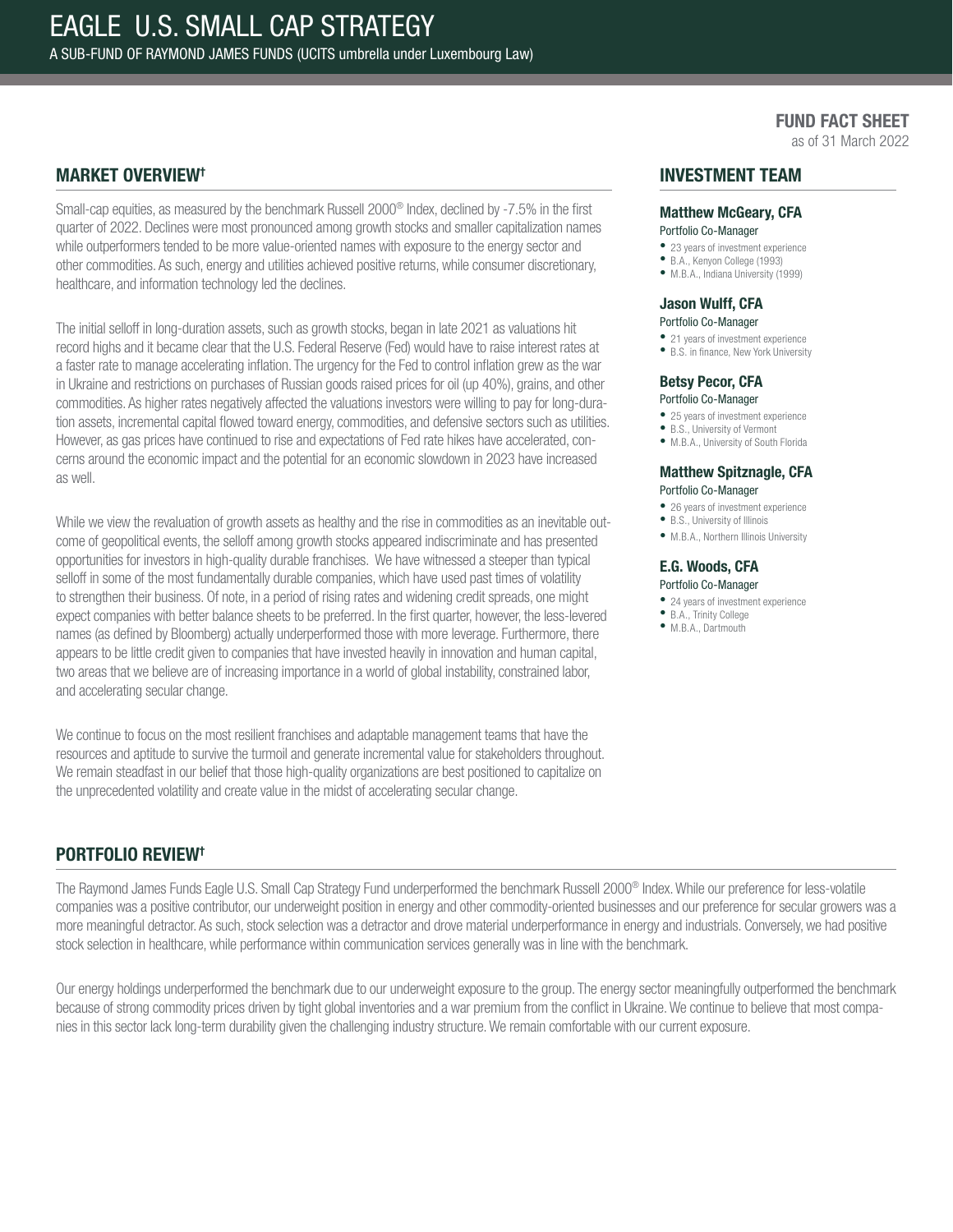FUND FACT SHEET as of 31 March 2022

### PORTFOLIO REVIEW†

Our holdings in the industrial sector underperformed the benchmark, mostly because of two holdings in the machinery and renewable energy space. The quarter also was marked by outperformance in lower-quality and more commodity-oriented issues. Our industrial holdings are over-indexed toward higher-quality companies, which were not in favor during the quarter.

Healthcare had the worst performance of all sectors in the Russell 2000®, down more than -14%, yet our healthcare holdings outperformed during the first quarter. Our style for investing held up very well as we continued to focus on strong durable franchises that provide products and services that ultimately serve a specific end goal – providing the best care to the patient – while lowering costs to the healthcare system. We also benefitted from certain sub-industry exposures. We do not invest in pure small-capitalization biotech companies due to their tendency to concentrate on developing single products and their reliance on substantial capital funding. We do tend to invest in companies that supply instruments and consumables that allow those firms to push through their drug development. For the first quarter, the biotech sub-industry was down more than -23%, while our holdings within this subindustry were down less than -3%. We also had strong positive returns in the healthcare providers sub-industry, where our one holding, LHC Group (see below), was up nearly 23%, while the index holdings in this sub-industry were down more than -3%. We understand the general volatility of this sector and continue to be mindful of valuation metrics. That said, we continue to maintain an overweight and are opportunistic about our current holdings in the sector.

† Source: FactSet, Eagle Research; as of 31 March 2021. Past performance does not guarantee or indicate future results.

### CONTACT INFORMATION

#### Adrien Blum

Managing Director & Business Development Gay-Lussac Gestion 45 Avenue George V 75008 Paris P: +33 (0) 1 45 61 67 54 M: +33 (0) 6 82 98 97 85 e: adrien.blum@gaylussacgestion.com

#### Victoria Bley

Institutional Client Services Gay-Lussac Gestion 45 Avenue George V 75008 Paris P: +33 (0) 1 45 61 67 58 M: +33 (0) 6 15 06 17 47 e: victoria.bley@gaylussacgestion.com

#### Sixtine Lebeau Institutional Client Services

Gay-Lussac Gestion 45 Avenue George V 75008 Paris P: +33 (0) 1 45 64 05 64 M: +33 (0) 7 70 31 61 79 e: sixtine.lebeau@gaylussacgestion.com

#### Pierre Lazarski Institutional Client Services Gay-Lussac Gestion

45 Avenue George V 75008 Paris P: +33 (0) 1 45 61 67 57 M: +33 (0) 6 45 66 81 49 e: pierre.lazarski@gaylussacgestion.com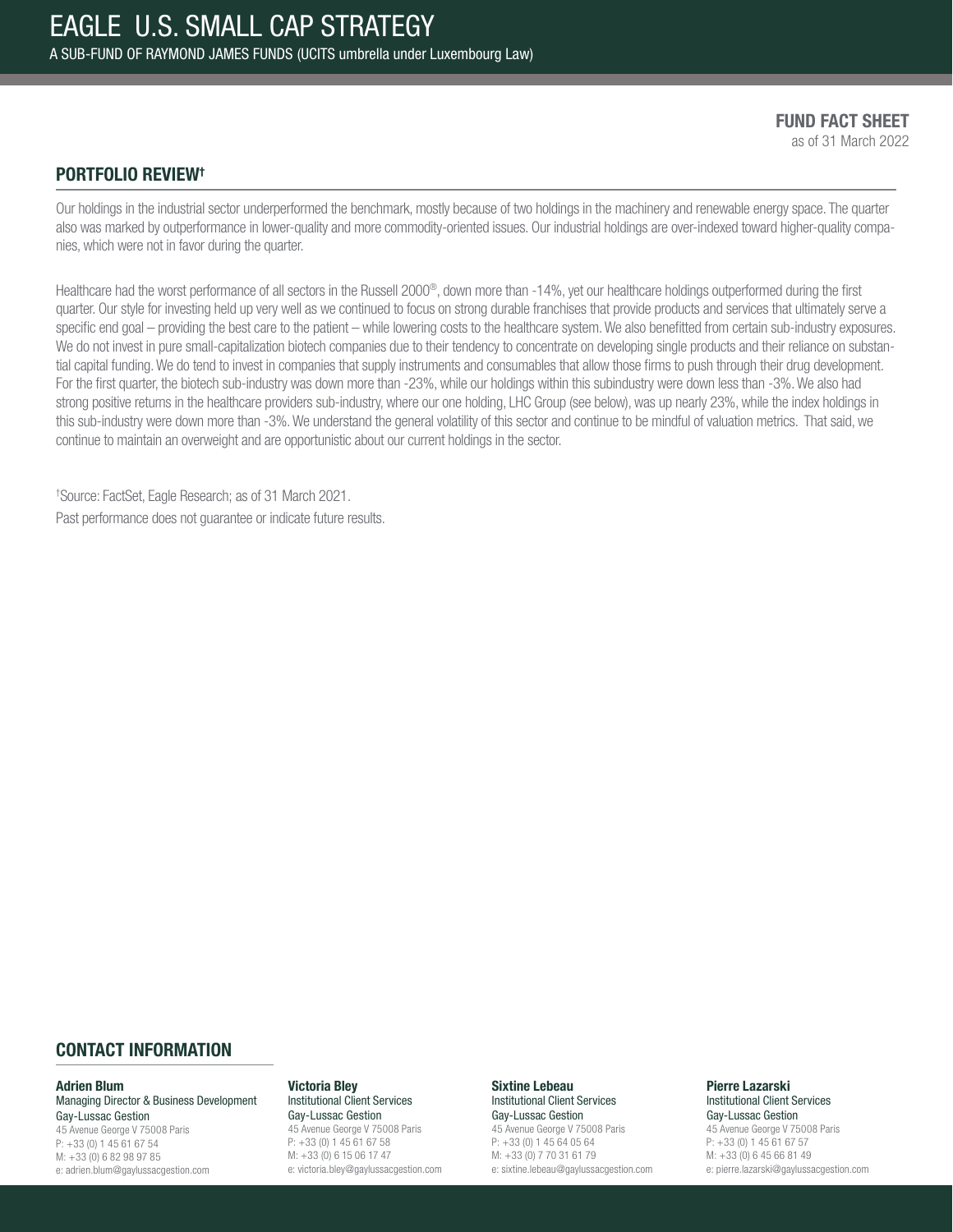as of 31 March 2022

### About Eagle Asset Management

Eagle Asset Management, Inc., an investment adviser registered with the U.S. Securities and Exchange Commission (SEC), provides a broad array of fundamental equity and fixed income strategies designed to meet the long-term goals of institutional and individual investors. Eagle's multiple independent investment teams have the autonomy to pursue investment decisions guided by their individual philosophies and strategies.

### **Disclosures**

\*As of 30 April 2020, the sub-fund Raymond James Fund - Clarivest Large Cap Growth (the "Sub-Fund") was substantially restructured. This restructuring included changing the sub-fund's name to the Eagle U.S. Small Cap Strategy; appointing Eagle Asset Management, Inc. as its new investment manager; changing its investment policy to investing mainly in U.S. small-capitalization equities with a strong emphasis on investment decisions based on ESG criteria; and changing its reference benchmark from the Russell 1000 Growth® Index to the Russell 2000® Index.

\*\*Not every investment opportunity will meet all of the stringent investment criteria mentioned to the same degree. Trade-offs must be made, which is where experience and judgment play a key role. Accounts are invested at the discretion of the portfolio manager and may take up to 60 days to become fully invested.

This document and any investment to which this document relates is intended for the sole use of the persons to whom it is addressed, being persons who are Eligible Counterparties or Professional Clients as described in the FCA Financial Conduct Authority rules or persons described in Articles 19(5) (Investment professionals) or 49(2) (High net worth companies, unincorporated associations, etc.) of The Financial Services and Markets Act 2000 (Financial Promotion) Order 2005 (as amended) or any other person to whom this promotion may lawfully be directed. It is not intended to be distributed or passed on, directly or indirectly, to any other class of persons and may not be relied upon by such persons and is therefore not intended for private individuals or those who would be classified as Retail Clients.

This document does not constitute an offer or solicitation to invest in shares of the fund. The fund may not be licensed in all jurisdictions, and unless otherwise indicated, no regulator or government authority has reviewed this document or the merits of the shares referenced herein. This document is provided on a privileged and confidential basis and, where required by local law, at the request of the recipient. This document (and the information contained herein) is for informational purposes only and is not to be reproduced, distributed or transmitted without the written consent of Eagle Asset Management, Inc.

This fund is not available for sale in the U.S. and nothing herein shall be construed as an offer to sell in the U.S. or to U.S. persons.

The securities identified do not represent all of the securities purchased, sold or recommended for client accounts. The reader should not assume that an investment in the securities identified was or will be profitable.

This information does not constitute or form part of an offer document or any offer or invitation to subscribe for or purchase any securities, or derivatives thereof, nor shall it or any part of it form the basis of any contract or commitment whatsoever. We provide this document without knowledge of your situation. Prior to any subscription, investors should verify in which countries the Fund is registered, and, in those countries, which Sub-funds and which classes of shares are authorised for public sale. In particular, the Fund cannot be offered or sold publicly in the United States. Investors considering subscribing for shares should read carefully the most recent prospectus and consult the Fund's most recent financial reports, which are available from the registered office of the Fund, local correspondents if any, or from the entities marketing the Fund. Investors should consult their own legal and tax advisors prior to investing in the Fund. Given the economic and market risks, there can be no assurance that the fund will achieve its investment objectives. The performances are shown net of management fees (unless otherwise noted), but do not include subscription fees or tax. Past performance is not a guarantee of future results. Registered office: 28-32, place de la Gare, L-1616 Luxembourg Grand-Duchy of Luxembourg.

It is the responsibility of any persons wishing to make a purchase to inform themselves of and observe all applicable laws and regulations. This information is meant to be communicated to and/or directed at only those persons who are categorized as professional clients or eligible counterparties (within the meaning of the FCA Rules) in relation to the fund, and other persons should not act or rely on it. Further information and price availability: Further information about the Company (including the current Prospectus and most recent Annual Report) is available in English, and information about the Fund and other Share Classes (including the latest prices of shares and English version of this document), are available free of charge on www.fundsquare.net free of charge by contacting Eagle Asset Management or the Fund's Administrator, Société Générale Luxembourg at Operational center, 28-32, Place de la gare, L-1616 Luxembourg, Grand-Duchy of Luxembourg. The fund may not be licensed in all jurisdictions, and unless otherwise indicated, no regulator or government authority has reviewed this document or the merits of the shares referenced herein. This document is provided on a privileged and confidential basis and, where required by local law, at the request of the recipient. This document (and the information contained herein) is for informational purposes only and is not to be reproduced, distributed or transmitted without the written consent of Eagle Asset Management.

The material in this presentation is issued by Eagle Asset Management, Inc., an investment advisor registered with the United States Securities and Exchange Commission. The information available in this document, as well as any information or opinion which appears here, may change without prior notice. The Manager bases the information available in this document on sources it considers reliable, but cannot guarantee that such information is correct.

This describes a Sub-fund of Raymond James Funds, a Luxembourg fonds d'investissement (open-ended investment company) established as a société d'investissement à capital variable (investment company with variable capital) formed as a société anonyme (public limited liability company) in accordance with the Luxembourg law of 17 December 2010 concerning undertakings for collective investment. The Fund is subject, in particular, to the provisions of Part I of the Law of 2010, which relate specifically to undertakings for collective investment as defined by the European Directive of 13 July 2009 (2009/65/CE).